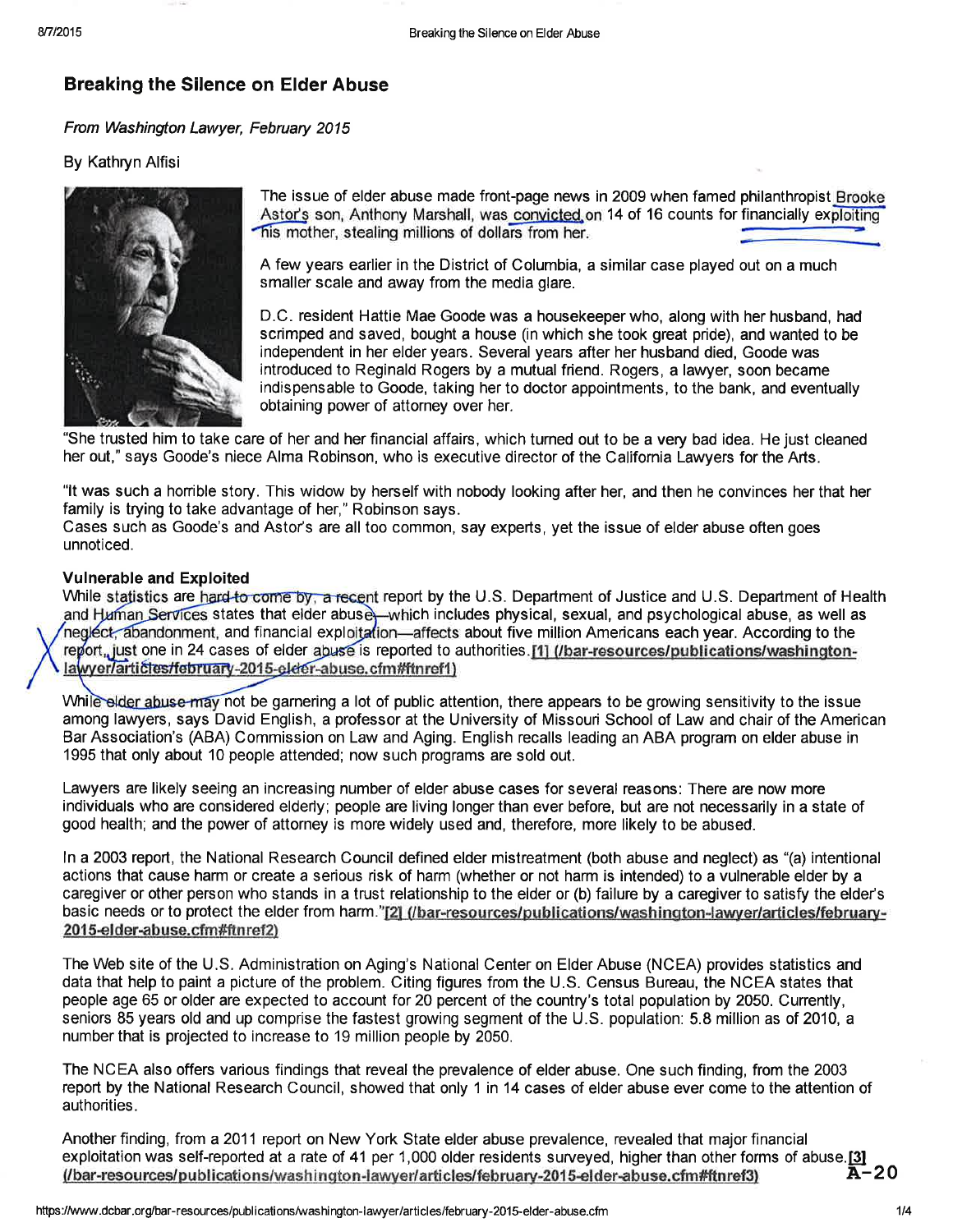## Misplaced Trust

Traci Tait often deals with elder abuse cases at her job as assistant Bar counsel with the D.C. Office of Bar Counsel. Tait handled the Goode case, which in many ways was not that different from the many cases concerning the elderly that are taken by Bar Counsel. However, the U.S. Attorney's Office also became involved with the Goode case, and Tait ended up working collaboratively with the FBl.

The investigation into Goode's attorney started as a cold call by Robinson, Goode's niece, to the Office of Bar Counsel. Nõt wanting to jump to conciusions, Tait first suggested that Robinson take certain steps, such as taping <sup>a</sup> conversation with Rogers (with his permission) with a witness present, before filing a complaint against him. Tait also advised Robinson to file a complaint with the U.S. Attorney's Office, which agreed to take the case.

Robinson, along with Goode's sister, decided to fly from California to the District of Columbia when they heard that Goode was in the hospital. Once in the District, they soon became aware of how much control Rogers had over Goode's financial affairs.

Following Tait's advice, Robinson set up a meeting with Rogers in which he told her that the books were open and he had nothing to hide. But when Robinson and her aunt went to the bank, they discovered that Rogers had withdrawn all the remaining cash (close to \$6,000) from Goode's accounts. Meanwhile, Goode's phone had been disconnected because the bills weren't being paid, according to Robinson.

Wth Tait's assistance, Robinson was able to terminate Rogers' power of attorney over Goode and bring charges against him, including intentional misappropriation, within six months of Robinson's initial call.

"The things that will get you disbarment are misappropriation, theft, and dishonesty, depending on how big the dishonesty is," says Tait.

Goode lost more than 9260,000 in savings and was able to only recover \$75,000, the most money allowed from the D.C. Bar's Clients' Security Fund.

Despite the successful outcome of the case, the whole situation was very upsetting to Robinson.

"It was just horrible to think that someone would take advantage of her like this when she was so vulnerable," she says.

## The Silent Grime

As upsetting as the case was, at least Goode was able to see the situation resolved. Many elder abuse cases are never reported or investigated because there's no family member or loved one involved. And the elderly often make unreliable witnesses due to dementia, making it difficult to bring a case without a third-party witness. But this is why the elderly make such easy targets.

"The elderly are an at-risk group for a lot of reasons, including, but not limited to, diminished capacity, isolation from family or other caregivers, lack of sophistication when it comes to purchasing property, financing, or using computers," says Amy Mix of the AARP Legal Counsel for the Elderly (LCE).

Mix heads up the Consumer Fraud and Financial Abuse Unit at LCE, which works closely with the D.C. Department of Human Services'Adult Protective Services and the Metropolitan Police Department. She has seen cases where, like with Goode, someone has convinced an elderly person to assign them the power of attorney, and then used that authority to either take the senior's home--often a target of predatory lenders or con artists-or strip their bank accounts of all their money.

Which is what happened to an 86-year-old client of Mix whose case she had been litigating for four years. A family friend of the client had convinced her that she was in financial distress and had her sign some paperwork that ended up being a deed transfening the tifle to her home. The "friend" then took a mortgage out on the property and walked away with \$320,000 in cash.

"A lot of defendants are family members, lots are friends, often people who befriend a senior through church or some other community group. We had a senior victim who had given her life savings away to some sc\_ammer who told her she'd won the lottery and would have to pay the taxes ahead of time," says Mix. The scammer found the victim using information in her husband's obituary.

There are also repeat offenders, according to Mix, "There are people who make a living off of this," she adds.

Mary Ann parker also works for LCE, but as an attomey for the Office of the D.C. Long Term-Care Ombudsman Program, which monitors individuals in long-term care facilities in the District, including nursing homes, group homes, and assisted living facilities, as well as people who are getting a high level of service at home through the Medigaid 21 waiver.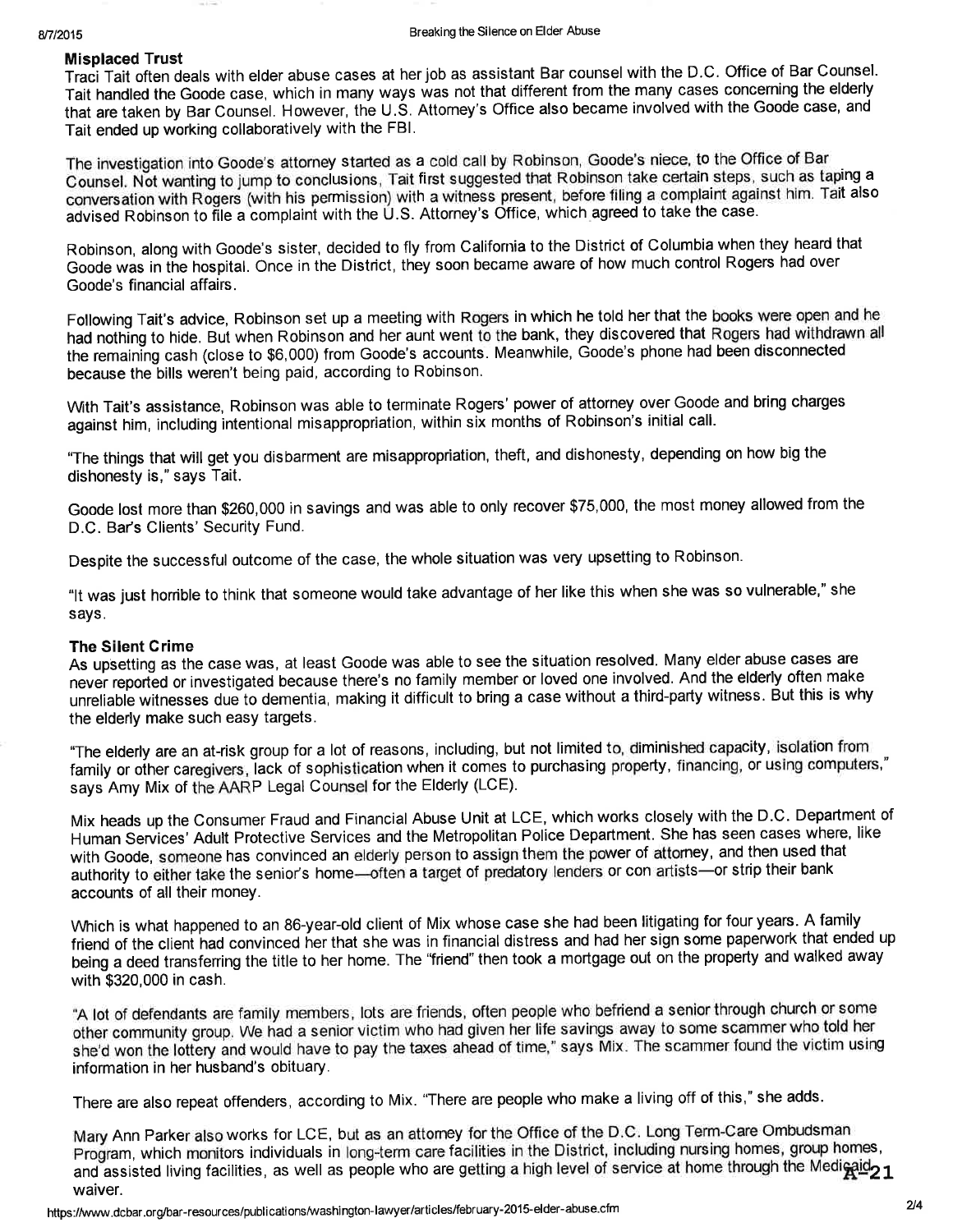### 8/7/2015 **Breaking the Silence on Elder Abuse**

Paker says the program received about 50 complaints within the last year or two concerning elder physical or sexual abuse or neglect. The complaints take a lot of investigation and, similar to financial exploitation, it can be difficult to prove that abuse or neglect had taken place.

"When you talk about a vulnerable population that might have cognitive impairment, it's very difficult to find out if there was abuse. When you look at [elderly persons] with a big bruise on their cheek you might think that someone hit them, but it could be because their medication makes them bruise easily. They may be able to tellyou orthey may not," she says.

Parker believes education and training are crucial in combating elder abuse.

"ln our nursing homes and assisted living facilities we advocate for culture change, because if you're not educating people they may not even understand it. Also, we do a lot of education with the police. We go to their roll calls now just to talk about the population, about their rights, and also what signs to look for," she says.

## Advocating for the Elderly

There are several national programs and initiatives intended to address the issue of elder abuse. In July 2014 the Department of Justice and Department of Health and Human Services published the "Elder Justice Roadmap" as a guide forteams, communities, states, and national entitíes to combat elder abuse.

The agencies sought the input of experts and stakeholders from across the country to identify and prioritize actions that direct services providers, educators, and researchers can take to help the elderly. The report also provides a roadmap for strategic investment and engagement by policy makers in the public and private sectors at the local, state, and national levels.

While many priorities were identified in the report, the top five were awareness, brain health, caregiving, economics, and resources. Awareness includes increasing public knowledge of elder abuse through a holistic, well-coordinated response in services, education, policy, and research. Brain health priority calls for research and focus on cognitive capacity and mental health.

Under caregiving, the report seeks better support and training for both paid and unpaid caregivers. Economics means quantifying the costs of elder abuse, "which is often entwined with financial incentives and comes with huge fiscal costs to victims, families, and society," and resources means strategically investing more in services, education, and research, and expanding knowledge to reduce elder abuse.

The 15-member ABA Commission on Law and Aging examines a wide range of legal issues affecting older persons. Among its recent projects is a booklet on elder abuse for law enforcement that was created with the help of the Department of Justice.

"lt's a handy reference for law enforcement to use when they're investigating incidents," says English.

For another project, the commission worked with the Consumer Financial Protection Bureau to publish four fiduciary guides to help family members and others who are called to manage someone else's money or benefits.

Although abuse can be a big problem in this area, English says sometimes it's not intentional. "Some people really don't have an understanding of their responsibilities as an agent or trustee," he says.

A third project saw the commission partner with the lnvestor Protection Trust to create assessment-type educational materials for lawyers about elder abuse. The two groups, with the lnvestor Protection lnstitute, announced this past summer that they were launching the Elder Investment Fraud and Financial Exploitation (EIFFE) Prevention Program-Legal, which will work to develop, test, and implement a model national continuing legal education program to teach lawyers to recognize clients who may be vulnerable to financial fraud and exploitation due to mild cognitive impairment, identify signs of such abuse in their clients, and report suspected incidents to authorities.

A survey that was conducted as part of the program showed that more than nine out of 10 attomeys say elder investment fraud and financial exploitation is a "very serious" or "somewhat serious" problem. ln addition, more than one out of three attorneys say they are aware that they are or may be dealing with victims of elder investment fraud and financial exploitation. Roughly nine out of 10 attorneys who responded to the survey were willing to participate in a continuing legal education program concerning this problem.

## DC TROV

Closer to home, a new project was recently established to address elder abuse in the District. Launched in October, the District's Collaborative Training and Response to Older Victims, or DC TROV, is a joint effort by the Network for Victim Recovery of DC (NVRDC), Adult Protective Services, the Metropolitan Police Department, LCE, the U.S. Attorney's Office for the District of Columbia, and the DC Coalition Against Domestic Violence. A-22